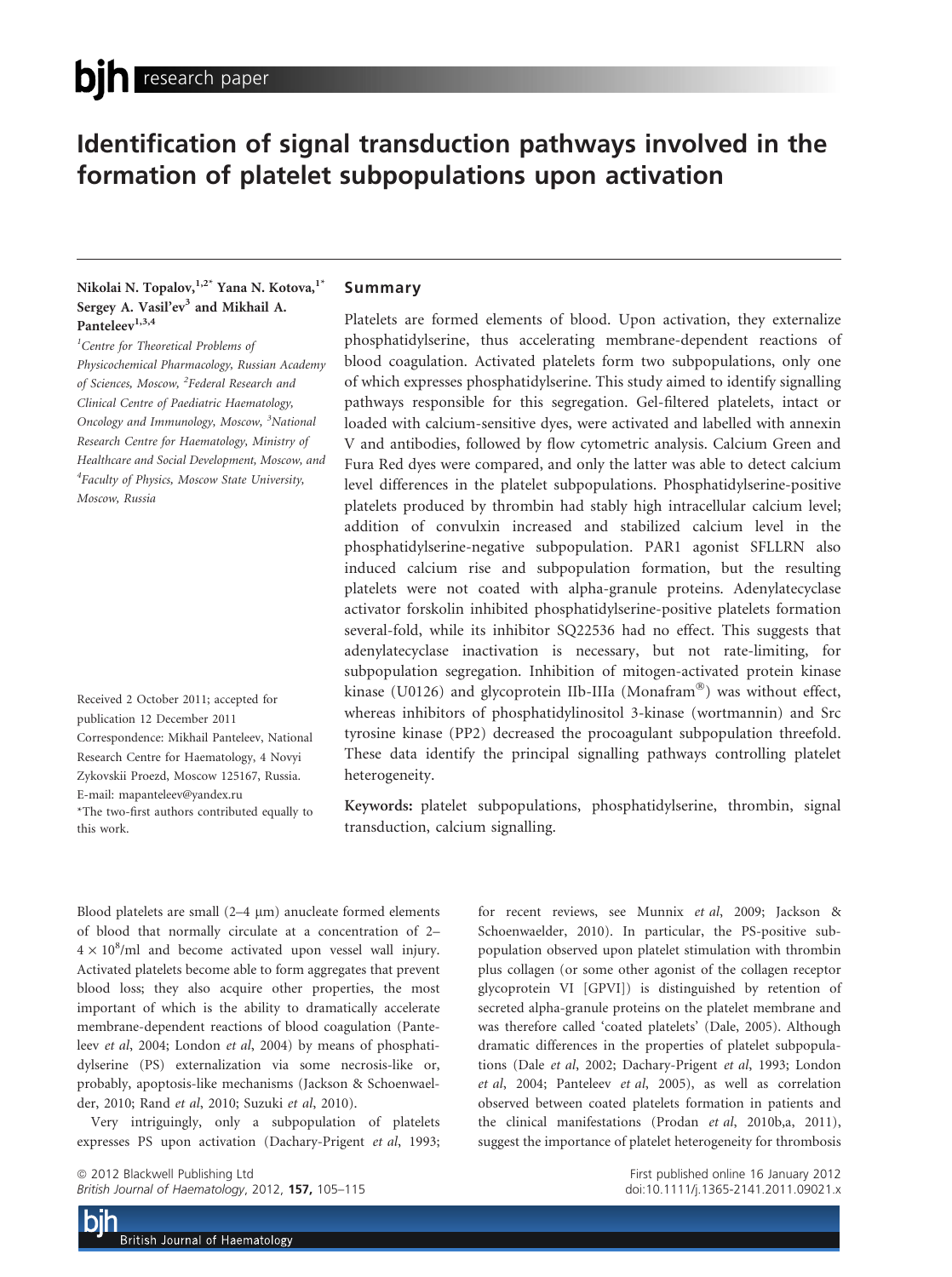and haemostasis, the specific roles played by different subpopulations and mechanisms regulating their formation remain poorly understood.

Specifically, identification of signal transduction pathways that determine platelet segregation into subpopulations is of particular interest. Several studies have investigated the roles of thrombin (Keuren et al, 2005; Ramstrom et al, 2010) and adenosine 5'diphosphate (Kotova et al, 2008) receptors subtypes in this phenomenon. There have also been studies on calcium signalling in subpopulations formed after stimulation with the PAR1 agonist SFLLRN (London et al, 2006) or thrombin with collagen (Keuren et al, 2005). Involvement of activated factor XIII (FXIIIa) (Dale et al, 2002) and platelet mitochondrial permeability transition pore formation in the production of subpopulations were reported (Remenyi et al, 2005; Jobe et al, 2008). In addition to this, some indirect information about the regulation of subpopulations can be inferred from numerous studies on PS expression and functional procoagulant activity of the 'pre-subpopulation era', but this needs further testing and re-evaluation because of differences in activation conditions and detection methods.

Therefore, we attempted here to systematically investigate signal transduction mechanisms that could lead to platelet subpopulations' formation. The obtained data, together with prior observations, enabled us to map the platelet-heterogeneity-related pathways onto the currently accepted platelet signalling scheme.

## Methods

### Materials

The following materials were obtained from the sources shown: thrombin (Hematologic Technologies, Essex Junction, VT, USA); collagen receptor GPVI agonist convulxin (Pentapharm, Basel, Switzerland); prostaglandin E1 (MP Biochemicals, Irvine, CA, USA); phycoerythrin(PE)-conjugated annexin V, calcium-sensitive cell-permeable fluorescent dyes Calcium Green 1 and Fura Red (Molecular Probes, Eugene, OR, USA); fluorescein isothiocyanate (FITC)-conjugated annexin V (Biovision, CA, USA); U0126, SCH-23390, forskolin, AYPGKF, SCH79797, tcY-NH2 (Tocris Bioscience, Ellisville, MO, USA); GRGESP and GRGDSP (Bachem, Bubendorf, Switzerland); PP2, wortmannin, PPACK (EMD Chemicals, Gibbstown, NJ, USA); S2238 (Chromogenix, Milano, Italy); SFLLRN (either AnaSpec, San Jose, CA, USA, or Sigma-Aldrich, St Louis, MO, USA); HEPES, bovine serum albumin, Sepharose CL-2B, calcium ionophore A23187, SQ22536, apyrase (Sigma-Aldrich). The glycoprotein IIb-IIIa (GPIIb-IIIa) antagonist Monafram®, a F(ab')2 fragment of monoclonal antibody that blocks GPIIb-IIIa receptor activity (Byzova et al, 1994; Mazurov et al, 2001, 2002, 2004), was a generous gift from Professor A.V. Mazurov (Russian Cardiology Research and Production Centre, Moscow, Russia).

## Thrombin active site titration

In order to determine an accurate molar concentration of thrombin, active site titration was performed using PPACK and S2238 essentially as described (Ramjee, 2000). Briefly, 10 µl aliquots of thrombin were mixed with an equal volume of PPACK at increasing concentrations, and the samples were incubated at room temperature for 20 min. The residual activity was estimated from the rate of S2238 hydrolysis measured by absorption at 405 nmol/l with the Thermomax microplate reader (Molecular Devices, Sunnyvale, CA, USA), thermoregulated at 37°C. Thrombin concentration was calculated from the intercept of a linear regression analysis of the residual activity versus PPACK concentration plot with the abscissa.

### Platelet isolation

Platelets were isolated from freshly drawn human blood of healthy volunteers or patients in accordance with the Declaration of Helsinki essentially as described (Kotova et al, 2008; Panteleev et al, 2005). Blood was collected following written informed consent, under a protocol approved by the Centre for Theoretical Problems of Physicochemical Pharmacology and National Research Centre for Haematology Ethical Committees, into  $3.8\%$  sodium citrate (pH 5.5) at 9:1 blood/ anticoagulant volume ratio and supplemented with prostaglandin E1 (1  $\mu$ mol/l) and apyrase (0.1 unit/ml) to prevent platelet activation. To obtain platelet-rich plasma, the blood was centrifuged at 100  $g$  for 10 min at room temperature. The obtained platelet-rich plasma was supplemented with 3.8% sodium citrate (pH 5.5) at citrate/plasma ratio of 1:3 to decrease pH and prevent aggregation. Platelets were sedimented by brief centrifugation, resuspended in buffer A (150 mmol/ l NaCl,  $2.7$  mmol/l KCl, 1 mmol/l MgCl<sub>2</sub>, 0.4 mmol/l  $NaH<sub>2</sub>PO<sub>4</sub>$ , 20 mmol/l HEPES, 5 mmol/l glucose, 0.5% bovine serum albumin) and subjected to gel filtration on a chromatography column packed with Sepharose CL-2B and equilibrated with buffer A.

#### Patients

The Glanzmann thrombastenia patient was a female of Caucasian (Russian) origin, aged 32 years at the time of the study. She had type 1 disease (<5% of activated GPIIb-IIIa level by flow cytometry), suffered from occasional life-long bleeds, and did not routinely take medication.

#### Flow cytometry

The indicated concentrations of platelets were activated by incubation with indicated agonists in buffer A with 2.5 mmol/l CaCl<sub>2</sub> for 15 min in the presence of labelling antibodies and/or annexin V, diluted 20-fold, and immediately analysed using a FACSCalibur (BD Biosciences, San Jose, CA, USA) flow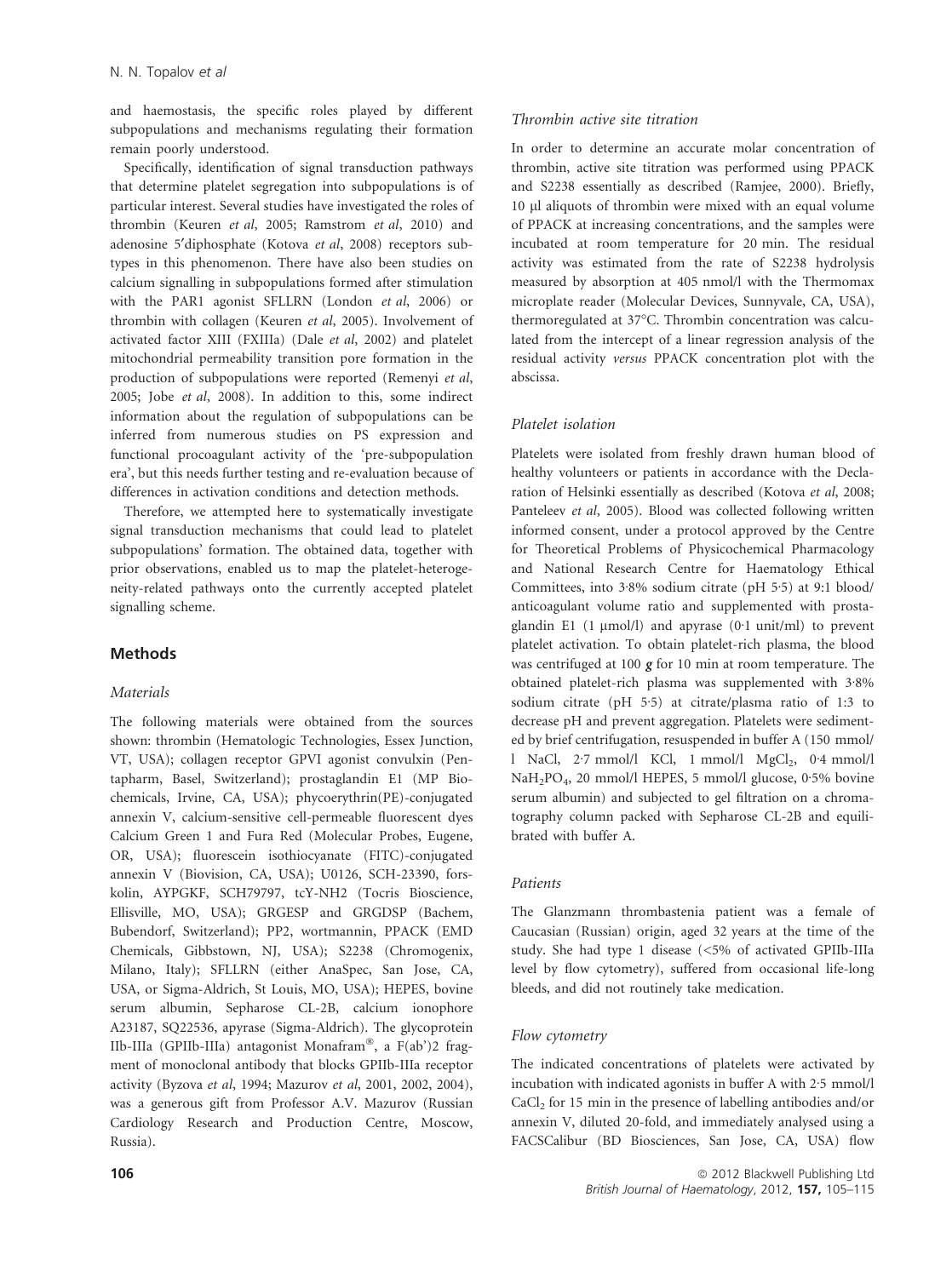cytometer. The acquired data were processed using WinMDI 2.8 software (Joseph Trotter, Scripps Research Institute, La Jolla, CA, USA).

## Calcium signalling

Prior to gel filtration, resuspended platelets were incubated with 10 µmol/l Fura Red/AM or 10 µmol/l Calcium Green-1 for 45 min at room temperature in the presence of apyrase (0.1 unit/ml) and prostaglandin E1 (1  $\mu$ mol/l). The concentration of the calcium-sensitive dye solvent (dimethylsulfoxide) did not exceed 0.1%; additional controls confirmed that vehicle did not affect the results. Samples were collected at timed intervals, diluted 20-fold, and immediately analysed by flow cytometry.

#### Statistics

All experiments were reproduced at least in triplicate with platelets from different donors except for studies with patients. Comparisons were carried out with the paired Student's t-test. Statistical significance was set as  $P < 0.05$ . Values are reported as mean ± standard error of the mean (SEM) unless specified otherwise.

## Results

## Comparison of Calcium Green 1 and Fura Red as detectors of cytoplasmic calcium levels in platelet subpopulations

The first step was to validate the intracellular calcium detection system used in the study. Although Fura Red has been previously used for investigation of calcium signalling in platelet subpopulations (London et al, 2006), there were also reports that Calcium Green-1 has essential advantages over other fluorescent indicators for measurement of intracellular calcium levels in platelets (Lee et al, 1999). Therefore, platelets were loaded alternatively with Calcium Green-1 or Fura Red, and the fluorescence level was compared using flow cytometry for either intact platelets, calcium ionophore A23187-stimulated platelet, or platelets activated with thrombin plus convulxin (Fig 1).

Stimulation with thrombin plus convulxin led to the formation of two different subpopulations with regard to PS expression within several minutes (Fig 1A). We did not observe any significant difference between these subpopulations using Calcium Green-1 (Fig 1B), and their fluorescence was also similar to A23187-activated platelets, which were expected to have an intracellular calium level similar to that of



Fig 1. Calcium signalling in platelet subpopulations: comparison of Calcium Green 1 and Fura Red. (A) Design of a typical experiment. Dot plots show binding, at indicated timepoints, of annexin V versus Fura Red dye fluorescence for Fura Red-loaded platelets activated at  $4 \times 10^4$ /µl with thrombin (100 nmol/l). The square in the plot for  $t = 8$  min indicates the PS-positive subpopulation. (B, C) Distribution of calcium-sensitive dye fluorescence in platelet subpopulations for Calcium Green 1 (B) and Fura Red (C). Platelets were either left unstimulated as a negative control, or stimulated for 10 min with 10 nmol/l of thrombin and 100 ng/ml convulxin, or with 10 µmol/l calcium ionophore A23187 as a positive control. The curves in the histogram are for resting platelets (black), A23187-activated platelets (red), and for the PS-negative (green) and PS-positive (blue) subpopulations of the thrombin-plus-convulxin-activated platelets.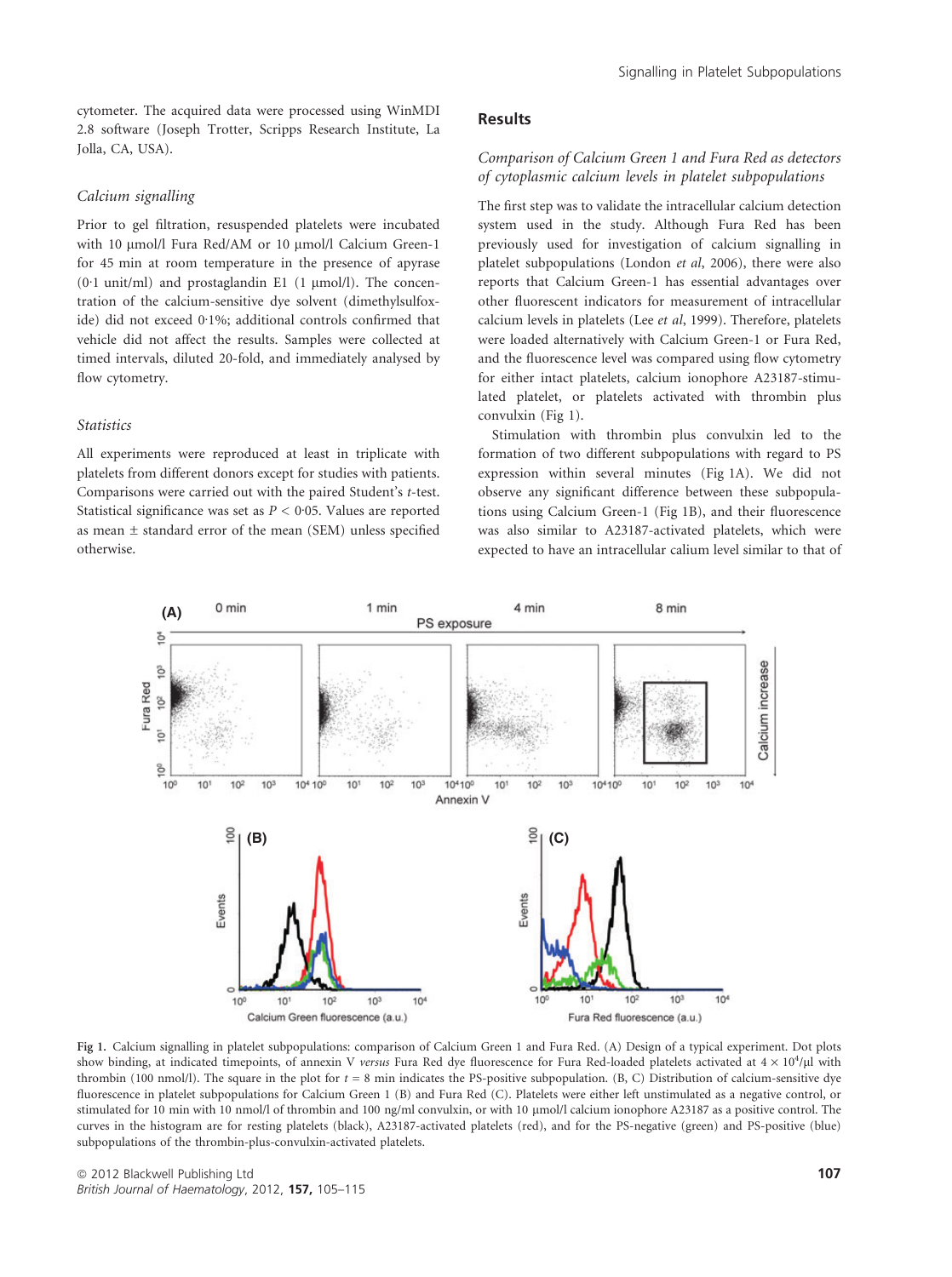the extracellular milieu, i.e. 2.5 mmol/l. In contrast, fluorescence of the Fura Red-loaded platelets was significantly different for the two subpopulations: the PS-positive platelets had fivefold smaller fluorescence, which indicated higher calcium levels for Fura Red (Fig 1C). Based on this, Fura Red was chosen for all subsequent studies.

Of note, Fura Red fluorescence in the PS-positive platelets was even somewhat smaller than in the A23187-activated platelets. Most likely, this did not indicate a higher calcium level, but was due to the smaller size (Panteleev et al, 2005) and specific shape (Kulkarni & Jackson, 2004) of the PS-positive platelets. It seems reasonable to assume that the fluorescence was actually in saturation, and Fura Red could not be used to reliably distinguish these concentrations.

## Intracellular calcium kinetics and platelet segregation into subpopulations upon stimulation

As a next step, we investigated calcium concentration changes in platelets activated by a range of potent agonists: thrombin, convulxin, the PAR1 agonist peptide SFLLRN, and their combinations (Fig 2). PS-positive activated platelets had higher intracellular calcium levels than PS-negative ones, independent of activation type. The fluorescent signal in this subpopulation remained stable from the time when this subpopulation could be clearly identified (2 min after beginning the stimulation); however, this does not necessarily mean that the calcium concentration was sustained because the concentration values are likely to be outside the range that can be measured with Fura Red. On the contrary, calcium responses in the PS-negative platelet subpopulation formed upon thrombin- or SFLLRN-induced activation were reversible: after an initial increase, the calcium concentration returned to basal levels (Fig 2A,B). Addition of convulxin not only increased the number of the procoagulant PS-positive platelets by up to 10-fold, but also increased and stabilized the calcium concentration in the PS-negative platelet subpopulation (Fig 2C,D).

# Role of protease-activated receptors in the formation of platelet subpopulations and their coating with alphagranule proteins

An important characteristic of the subpopulations formed in the presence of thrombin is alpha-granule protein coating (Dale et al, 2002; Kotova et al, 2008). In order to detemine if this requires thrombin enzymatic activity, we stimulated platelets with thrombin, SFLLRN, PAR4 agonist AYPGKF, or SFLLRN plus AYPGKF, either in the absence or presence of convulxin, and double-labelled them with the PS marker, annexin V, and with the antibody against fibrinogen (Fig 3A). All types of activation induced the formation of a PS-positive subpopulation. However, high levels of fibrinogen were determined only in the PS-positive platelets produced in the presence of thrombin. Without thrombin, any combination of agonists resulted in the formation of PS-positive and PSnegative subpopulations that were indistinguishable by their level of surface-associated fibrinogen.

In order to better elucidate possible roles of the two PAR receptor subtypes in the subpopulation formation, we studied formation of PS-positive platelet formation as a function of thrombin concentration (Fig 3B) and then supplemented the activation mixture with either agonists or antagonists of PARs (Fig 3C). There was no complete saturation even at 1000 nmol/l thrombin, and the dependence appeared biphasic in the double-reciprocal plot (Fig 3B, inset), which agrees well with participation of both PAR1 and PAR4 in the phenomenon. For potent activation in the presence of thrombin, the addition of either agonists or antagonists of individual PARs had only a minor effect, if any, on the platelet divergence into subpopulations (Fig 3C) indicating that the receptors complement each other.

# Roles of major platelet signal transduction pathways in the subpopulation formation

To evaluate possible contributions of other signal transduction pathways in the formation of subpopulations, pharmacological inhibition was used (Fig 4). Incubation with the adenylate cyclase activator forskolin decreased the number of PS-positive platelets formed upon thrombin stimulation by c. 80%; and its effect exceeded 90% for platelets stimulated with thrombin plus convulxin (Fig 4A). In contrast, adenylate cyclase inhibitor SQ22536 had no effect under any conditions (Fig 4A). This indicates that cAMP concentration decrease upon platelet activation is necessary, but is not rate-limiting for the platelet subpopulation formation. Furthermore, inhibitors of phosphatidylinositol 3-kinase (wortmannin) and of Src tyrosine kinase (PP2) both decreased the coated platelets subpopulation approximately threefold (Fig 4B). Finally, inhibition of either mitogen-activated protein kinase kinase (with U0126) or inwardly rectifying potassium channels (with SCH23390) had no effect on the formation of the PS-positive platelets (Fig 4C).

# Role of GPIIb-IIIa in the formation of platelet subpopulations

There are conflicting reports on the role of GPIIb-IIIa in the PS expression in platelets (Hamilton et al, 2004; Jones et al, 2010; Razmara et al, 2007). Therefore, we tested its possible contribution to platelet subpopulation formation in three ways: by addition of RGD-containing peptides that are known to block binding of most GPIIb-IIIa ligands (Fig 5A); by addition of a macromolecular antagonist, the anti-GPIIb-IIIa antibody fragment Monafram® (Fig 5B); or by studying formation of subpopulations in platelets from a type 1 Glanzmann thrombasthenia patient (Fig 5C). None of the GPIIb-IIIa antagonists influenced formation of the PS-positive platelet subpopulation under conditions of our study. The results obtained with a Glanzmann thrombasthenia patient platelets were also within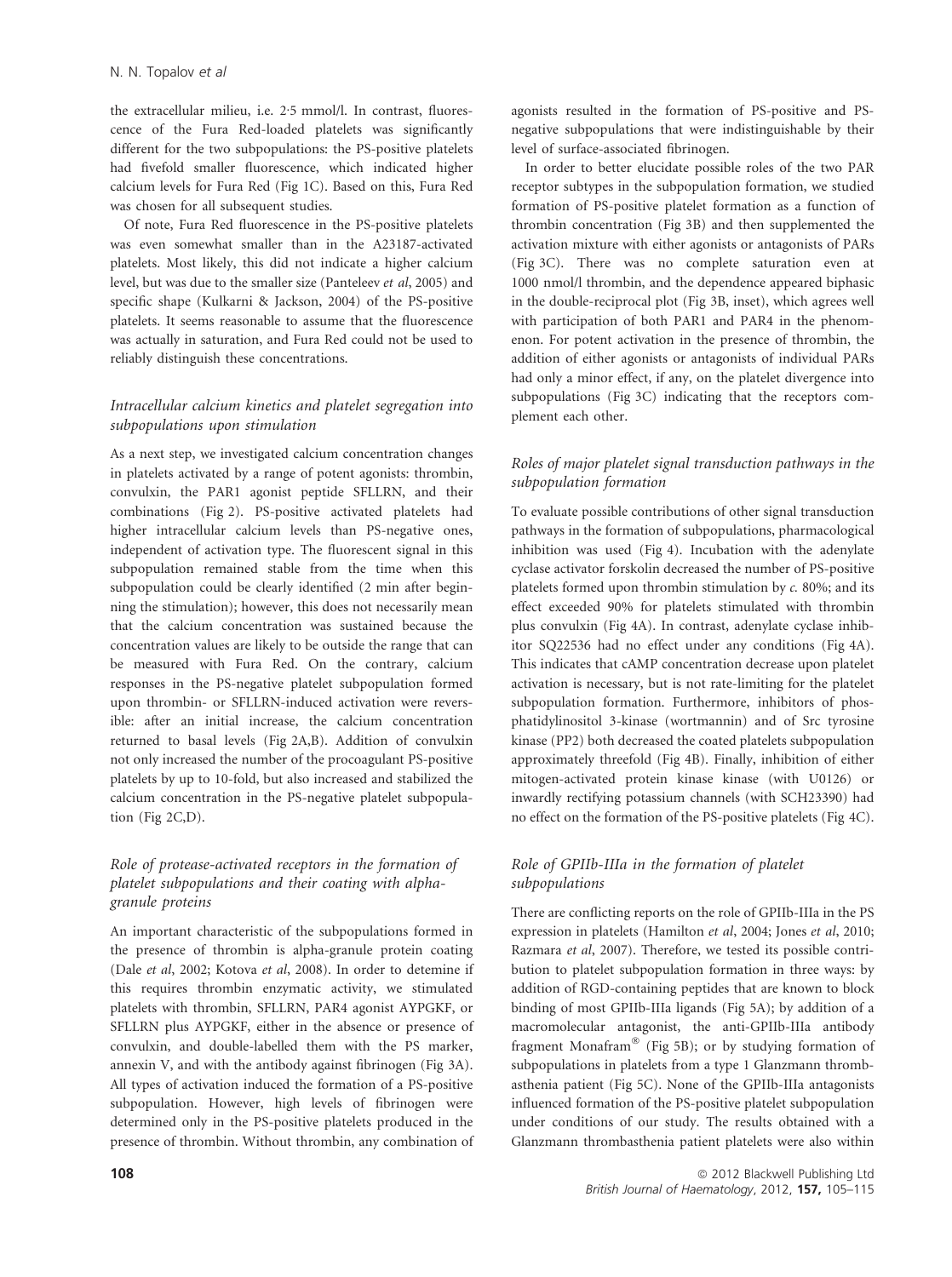

Fig 2. Calcium signalling in platelet subpopulations: kinetics. Calcium kinetics is shown for platelets activated with (A) 150 micromol/l SFLLRN, (B) 100 nmol/l thrombin, (C) 150 micromol/l SFLLRN plus 10 ng/ml convulxin, or (D) 10 nmol/l thrombin plus 10 ng/ml convulxin (cvx). Fura Redloaded, gel-filtered platelets were stimulated at  $2 \times 10^4$ /µl with 2<sup>.</sup>5 mmol/l CaCl<sub>2</sub> and 0<sup>.</sup>5% (vol/vol) fluorescein isothiocyanate -labelled annexin V. Time samples were diluted 10-fold and immediately analysed by flow cytometry. Mean Fura Red fluorescence was measured in the total platelet population before segregation  $(\triangle)$ , and then separately for phosphatidylserine (PS)-negative  $(\triangle)$  and PS-positive  $(\blacksquare)$ subpopulations. Data for a typical representative experiment are shown for each panel. (E) Kinetics of PS-positive platelets formation for the same four cases. (F) Mean Fura Red fluorescence in the subpopulations of platelets stimulated for 10 min with different agonists as described in (A–D). Means ± SD values are shown for  $n = 2-6$  experiments with platelets from different donors.

the normal range (determined as mean ± 2standard deviations), although it is of interest that the outcome induced by thrombin (at 100 nmol/l) in these platelets was similar to that obtained with a lower concentration of thrombin (10 nmol/l) plus convulxin (10 ng/ml). Taken together, these data indicate that GPIIb-IIIa does not participate in the platelet segregation into the PS-positive and PS-negative subpopulations following stimulation with either thrombin or thrombin with convulxin under conditions of our study.

## **Discussion**

The main findings of this study are schematically represented in Fig 6. It depicts major signal transduction pathways in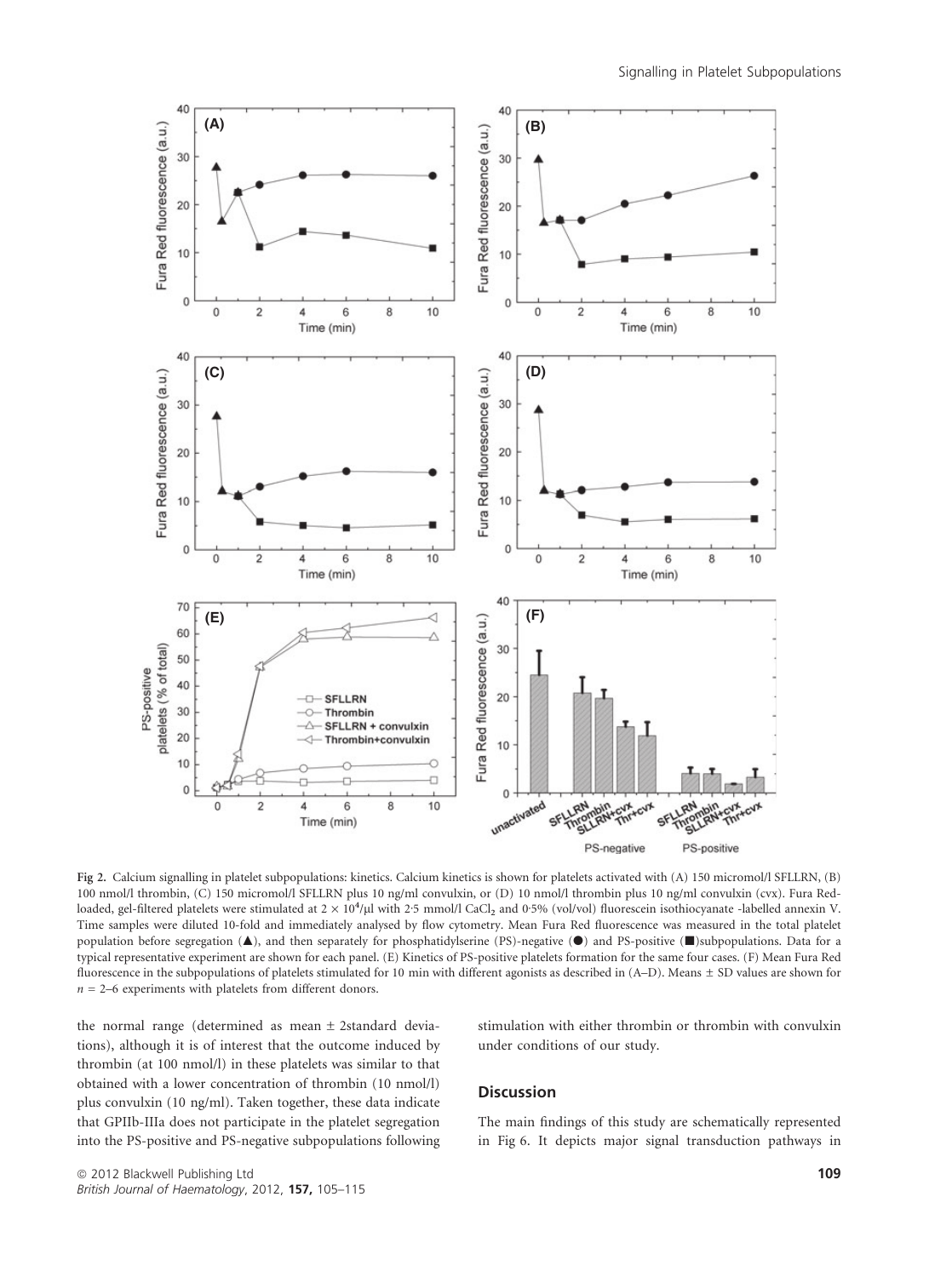

Fig 3. Role of protease-activated receptors in the formation of platelet subpopulations and in their coating with alpha-granule proteins. (A) Dot plots of phycoerythrin-labelled annexin V fluorescence versus fluorescein isothiocyanate-labelled anti-fibrinogen antibody fluorescence for platelets activated at  $5 \times 10^4$ /µ as indicated in the figure. (B) Fraction of phosphatidylserine (PS)-positive platelets activated at  $1 \times 10^5$ /µ as a function of thrombin concentration. Mean values ± SEM are shown. The inset shows a double reciprocal plot of the same data. (C) Effect of agonists and antagonists of the protease-activated receptors on the course of subpopulation formation in platelets stimulated at  $2 \times 10^4$ /µl. Concentrations used were: PAR1 agonist SFLLRN, 150 µmol/l; PAR4 agonist AYPGKF, 300 µmol/l; PAR1 antagonist SCH79797, 3 µmol/l; PAR4 antagonist tcY-NH2, 400 µmol/l. Mean values  $\pm$  SEM for  $n = 4$  experiments with platelets from four donors are shown. Asterisks indicate significant difference from controls,  $P < 0.05$ . cvx, convulxin.

platelets, with those found to be important for the subpopulations' formation shown clearly and those judged to be nonparticipating in this process shaded with grey.

In agreement with the previous reports (Dale et al, 2002; Keuren et al, 2005; Ramstrom et al, 2010), there are three possible ways to initiate platelet activation so that two subpopulations with different PS expression will be ultimately produced: via either GPVI, PAR1, or PAR4. The sizes of the subpopulations can be additionally modulated by adenosine 5¢disposphate acting via the P2Y12 receptor, while thromboxane A2 signalling and the P2Y1 receptor do not appear to contribute significantly (Kotova et al, 2008). Of note, stimulation of GPVI, PAR1, and PAR4 in any combinations was sufficient to induce PS expression in a platelet subpopulation, but did not lead to the coating of this subpopulation with alpha-granule proteins, which could be achieved only with thrombin (Figure 3A). Some other activity of thrombin, in

addition to the ability to activate PAR1 and PAR4, is involved in this process: possible candidacies discussed previously include activation of transglutaminases (Dale, 2005) and cleavage of platelet-derived fibrinogen into fibrin (Munnix et al, 2009).

Comparative contribution of PAR1 and PAR4 to thrombininduced procoagulant activity has been a subject of some controversy. Different reports suggested either that PAR1 is predominant and determines the effects of thrombin (Andersen et al, 1999; Keuren et al, 2005; London et al, 2004), or that PAR1 has a minor role, if any (Dicker et al, 2001), or that PAR1 and PAR4 are comparable (Ramstrom et al, 2010), or that even stimulation of both receptors cannot explain the effects of thrombin (Dorsam et al, 2004). These studies differ by the platelet isolation method (unless performed directly in whole blood), the type and degree of platelet activation (with or without stimulation of collagen receptors), the methods of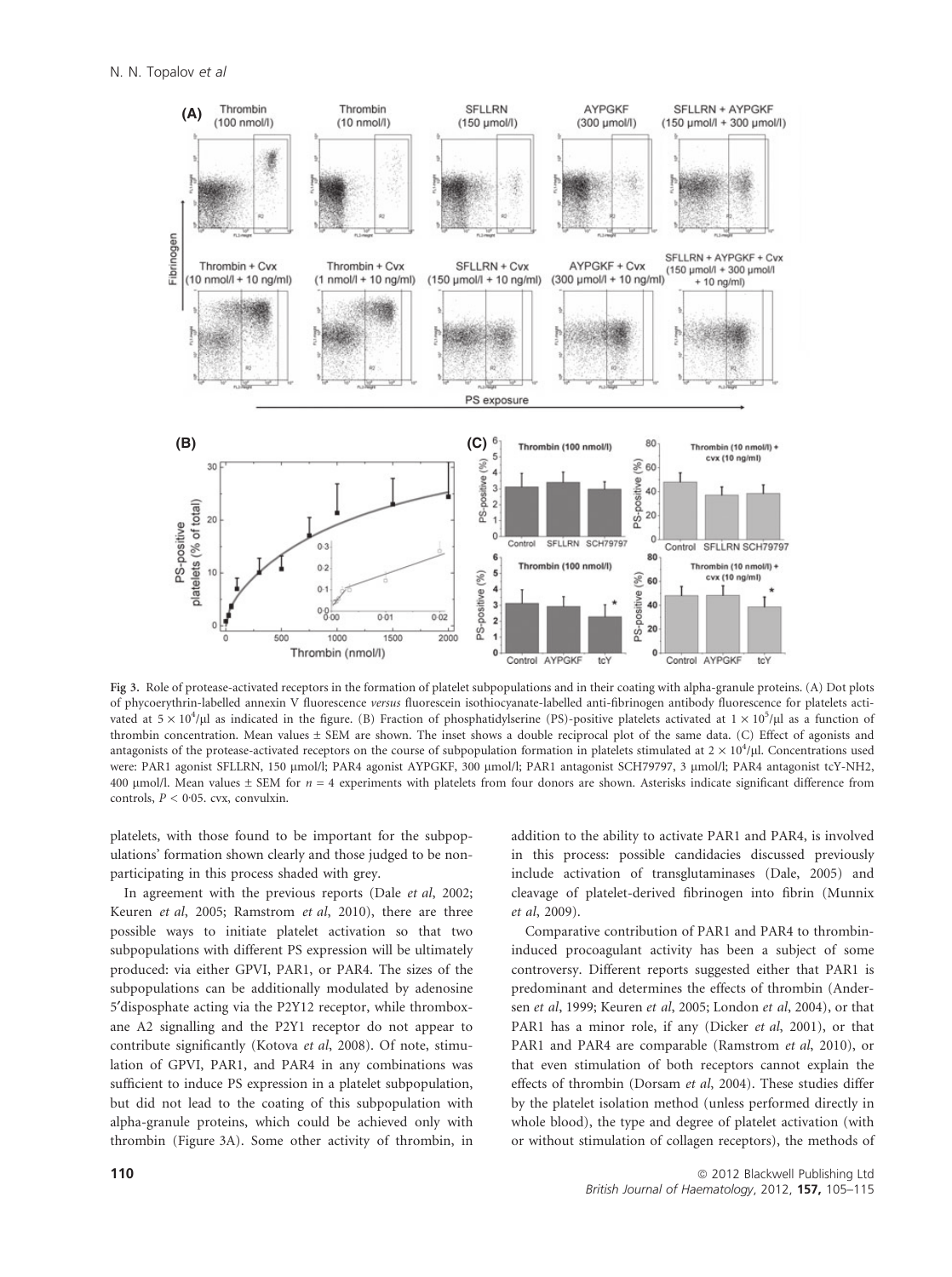

Fig 4. Roles of the major platelet signal transduction pathways in the formation of subpopulations. (A) Effect of platelet pre-incubation with either adenylate cyclase activator forskolin (20 µmol/l) or inhibitor SQ22536 (30 µmol/l) on platelet segregation into subpopulations. Mean values ± SEM are shown. (B) Effect of specific antagonists of PI3K (wortmannin, 500 µmol/l) and Src tyrosine kinase (PP2, 10 µmol/l) for 30 min. Mean values ± SEM are shown. (C) Effect of specific antagonists of MAP kinase kinase U0126 (20 µmol/l) and of G protein-gated potassium channels SCH23390 (200 µmol/l). Platelets were activated at  $2 \times 10^4$ /µl. Mean values  $\pm$  SEM for  $n = 4$  experiments with platelets from different donors are shown. In all experiments, platelets were pre-incubated with inhibitors for 30 min prior to addition of agonists. Asterisks indicate significant difference from controls,  $P < 0.05$ . DMSO, dimethylsulphoxide; cvx, convulxin.

receptor stimulation/inhibition, and the methods of procoagulant activity characterization (PS detection or coagulation factor activation). Our results obtained for gel-filtered platelets stimulated with thrombin both in the absence or in the presence of convulxin are consistent with the latter point of view: i.e. that PAR1 and PAR4 are indeed comparable in that the responses caused by their saturating concentrations are similar. They also provide a possible explanation for the great difference between prothrombin activation velocity on platelets stimulated with thrombin and platelets stimulated with a combination of PAR agonist peptides reported earlier (Dorsam et al, 2004): it is likely that the difference is caused by the platelet coating with alpha-granule proteins (Figure 3A). The dependence of the PS-positive subpopulation formation on the concentration of thrombin is biphasic in a double-reciprocal plot (Figure 3B). This could indicate that both receptors are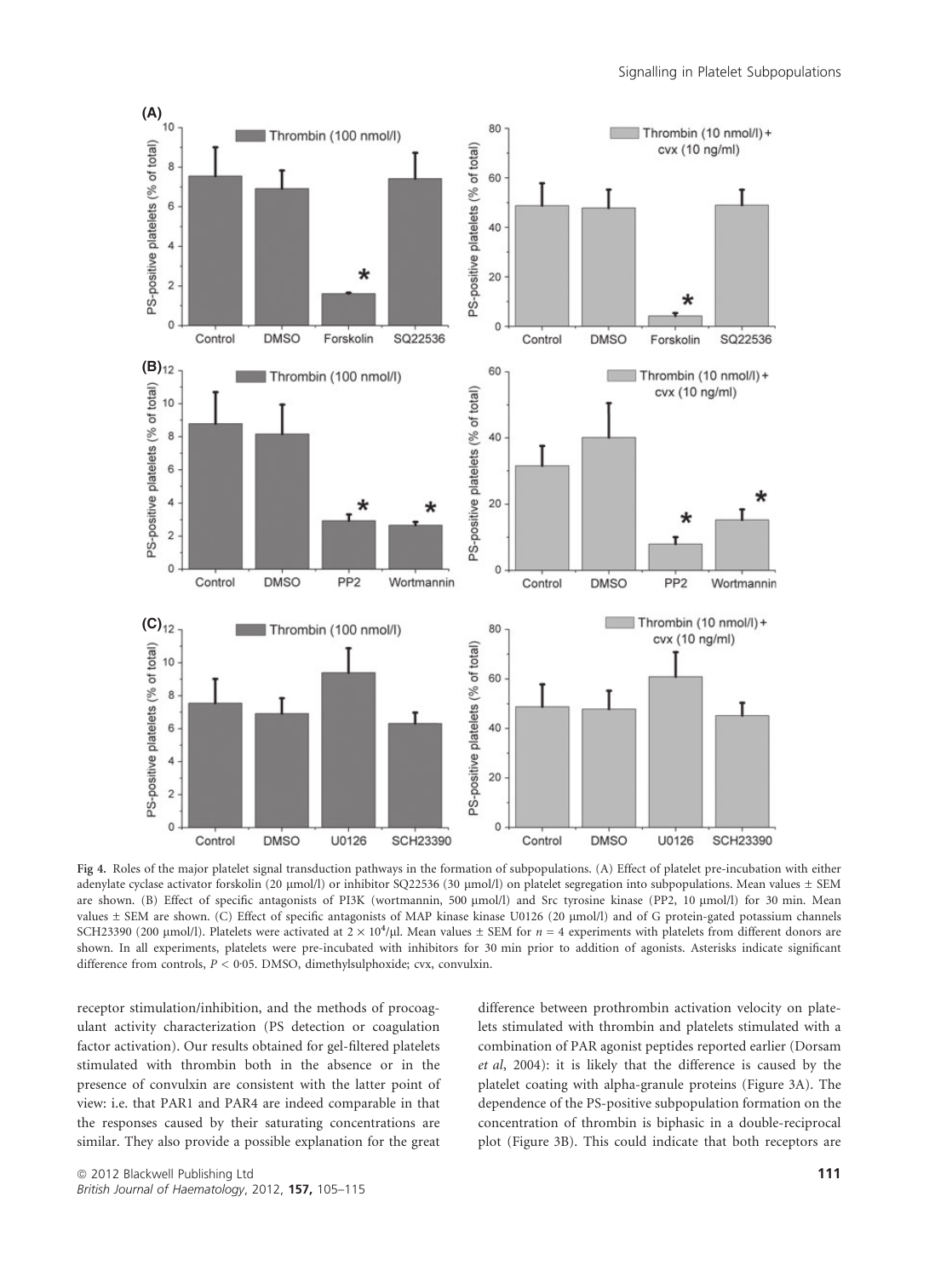

Fig 5. Role of GPIIb-IIIa in the formation of platelet subpopulations. (A) GPIIb-IIIa antagonist peptide GRGDSP at  $0.5$  mg/ml has no effect on PS-positive platelets compared with the control peptide GRGESP. Platelets were activated at  $1 \times 10^5/\mu l$  with either 10 nmol/l thrombin plus 10 ng/ml convulxin, 100 nmol/l thrombin, or 100 ng/ml convulxin. Mean values ± SEM are shown. (B) GPIIb-IIIa antagonist Monafram® has no effect on PS-positive platelets. Platelets are activated at  $1 \times 10^5$ / $\mu$ l with either 10 nmol/l thrombin plus 10 ng/ml convulxin, 100 nmol/l thrombin, or 100 ng/ml convulxin. Mean values  $\pm$  SEM are shown. (C) PS-positive platelets formation in a patient with severe Glanzmann's thrombasthenia proceeds similarly to that in normal donors. Platelets were activated at  $5 \times 10^4/\mu l$  with either 10 nmol/l thrombin plus 10 ng/ml convulxin (Cvx) or 100 nmol/l thrombin. The control data are means  $\pm$  2SD for  $n = 4$  experiments with platelets from different donors; the sample data are means  $\pm$  SEM for  $n = 2$  experiments with platelets from a single patient.

involved in the process, with PAR1 working at low thrombin concentrations and PAR4 taking over as thrombin concentration increases, thus allowing to combine potent response in the lower concentration range with retention of dose-dependence at higher concentrations. These concentration ranges, which can be estimated from the inset in Figure 3B, are consistent with the dissociation constants for the thrombin receptors (Harmon & Jamieson, 1986) and half-maximal efficiency concentration reported (Nieman, 2008). Under the typical conditions of the present study, effects of both receptors are close to saturation, with PAR1 completely saturated (Figure 3C).

Our data on the regulation of platelet subpopulation by the kinase-dependent signalling pathways are in agreement with previous studies that identified the importance of adenylate cyclase (Yan et al, 2009) and phosphoinositide 3-kinases (Bucki et al, 2001; van der Meijden et al, 2008) in platelet PS expression. Lack of effect of the adenylatecyclase inhibitor SQ22536 on subpopulations suggests, however, that adenylate cyclase, cAMP, and cAMP-dependent protein kinase A are necessary, but not controlling elements (Panteleev et al, 2010) for this platelet response. The importance of the Src-kinase family for PS expression was previously reported in studies of platelet adhesion to collagen in flow chambers (Munnix et al, 2005). Our experimental model also shows their critical involvement in the formation of the procoagulant platelet subpopulation for all types of activation. Identification of the specific isoforms of phosphoinositide 3-kinases and Src kinases requires special investigation. Finally, the fact that mitogenactivated protein kinase kinase or inwardly rectifying potassium channels do not contribute to the subpopulation formation has not been to our knowledge reported previously, but lack of contribution of these relatively minor pathways does not seem very surprising.

The possible role of outside-in signalling via GPIIb-IIIa (integrin  $\alpha_{\text{IIb}}\beta_3$ ) in platelet procoagulant activity development has been a subject of several reports over the last 10 years. Initially, it was implicated as a major component of platelet procoagulant response, which was diminished by GPIIb-IIIa antagonists (Dicker et al, 2001); this was supported by an independent recent report (Razmara et al, 2007). In contrast, another group has shown that some antagonists paradoxically stimulate formation of the procoagulant platelet subpopulation (Hamilton et al, 2004), which was recently confirmed and investigated in more detail by another group (Jones et al, 2010). While these studies generally used different methods to affect this pathway, three of them employed abciximab or c7E3 Fab that was reported to either inhibit (Dicker et al, 2001; Razmara et al, 2007) or not to affect (Hamilton et al, 2004) procoagulant activity. In the present study, we employed two GPIIb-IIIa antagonists and did not find any significant effects; subpopulation formation in a severe Glanzmann thrombosthenia patient did not differ significantly from the normal one either. The data indicate that outside-in signalling does not normally contribute to the PS externalization under our study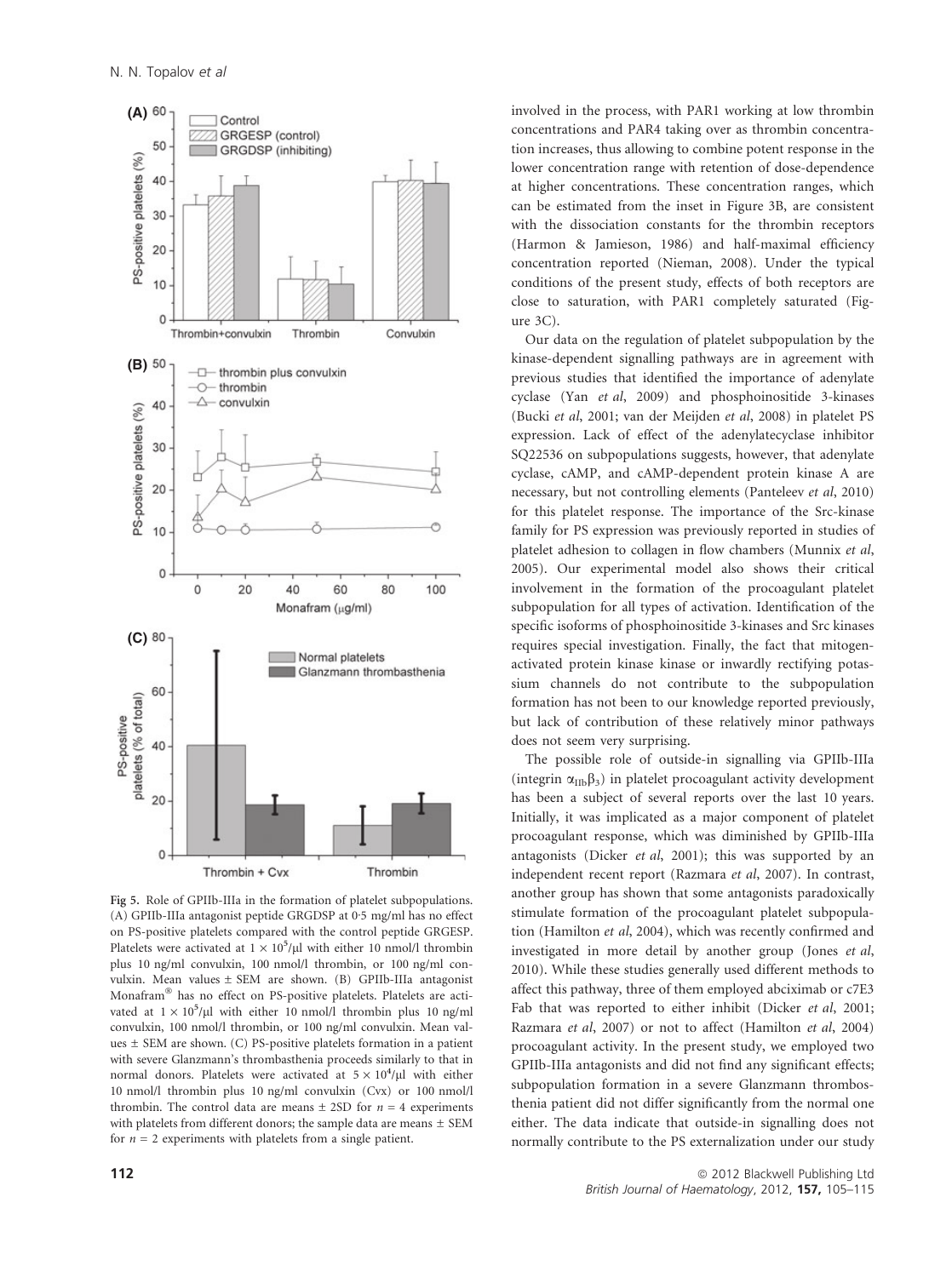

Fig 6. Signal transduction pathways that control formation of the PS-positive and PS-negative platelet subpopulations. The main signalling events in platelet activation are depicted. Those that are not important for the formation of the subpopulations based on this study and other reports are shaded in grey.

conditions (i.e. gel-filtered platelets, potent activation and no stirring conditions), although this in no ways interferes with the suggestion (Hamilton et al, 2004; Jones et al, 2010) that some specific ligands can stimulate this pathway and modulate procoagulant activity.

Calcium signalling is recognized to be tightly related to PS exposure in platelet subpopulations (London et al, 2006; Keuren et al, 2005). It is not clear why Calcium Green 1, previously suggested to be optimal for intracellular calcium measuring in platelets (Lee et al, 1999), did not distinguish between the subpopulations despite sharing similar calcium binding parameters with Fura Red. This could probably explained by different cell permeability that might lead to different intracellular concentrations. Our data suggest that Fura Red has some disadvantages as well: the signal from the PS-positive subpopulation appears to be in saturation and thus calcium dynamics in this subpopulation cannot be reconstructed reliably.

Except for this minor reservation, we could not distinguish between calcium kinetics in platelet subpopulations induced by thrombin or by the PAR1 agonist SFLLRN. In all cases, platelets of the PS-positive subpopulation were characterized by sustained intracellular calcium increase, in agreement with previous reports (London et al, 2006; Keuren et al, 2005). It is of interest that stimulation of GPVI with convulxin had a pronounced effect on the PS-negative subpopulation by means of increasing and stabilizing the intracellular calcium level, that otherwise returned to normal. This increase and stabilization were not sufficient to turn these platelets into procoagulant ones: the subpopulations differed between 1 and 2 min after activation, and their numbers remained generally stable after 5 min. It cannot be excluded that intracellular calcium in the PS-positive subpopulation was also affected by convulxin, but the above-described limitation of Fura Red prevented observation of this effect.

Although a preliminary picture of the role of platelet signal transduction networks that has influence on PS expression and platelet segregation into subpopulations can be proposed (Figure 6), several key elements are still missing. The foremost of these include: (i) pathways from calcium to PS expression that have been just recently illuminated by identification of a protein responsible for Scott syndrome (Suzuki et al, 2010); (ii) links between calcium and mitochondria-related events that are critical for the subpopulation formation (Jobe et al, 2008; Remenyi et al, 2005); (iii) position of the actual trigger(s) that determine(s) platelet fate upon activation by assigning it to one or other subpopulation. In addition, the contributions of various protein kinase isoforms, cAMP-dependent pathways, molecular mechanisms and kinetics of signalling are also far from clear. The data of the present study, which attempted to characterize these signal transduction mechanisms, emphasize the importance of understanding complicated signalling networks that are responsible for platelet activation and are critically important for haemostasis and thrombosis.

## Author Contributions

NNT and YNK performed research and analysed the data, SAV recruited and characterized the patients, MAP planned research and wrote the manuscript with contributions from all authors.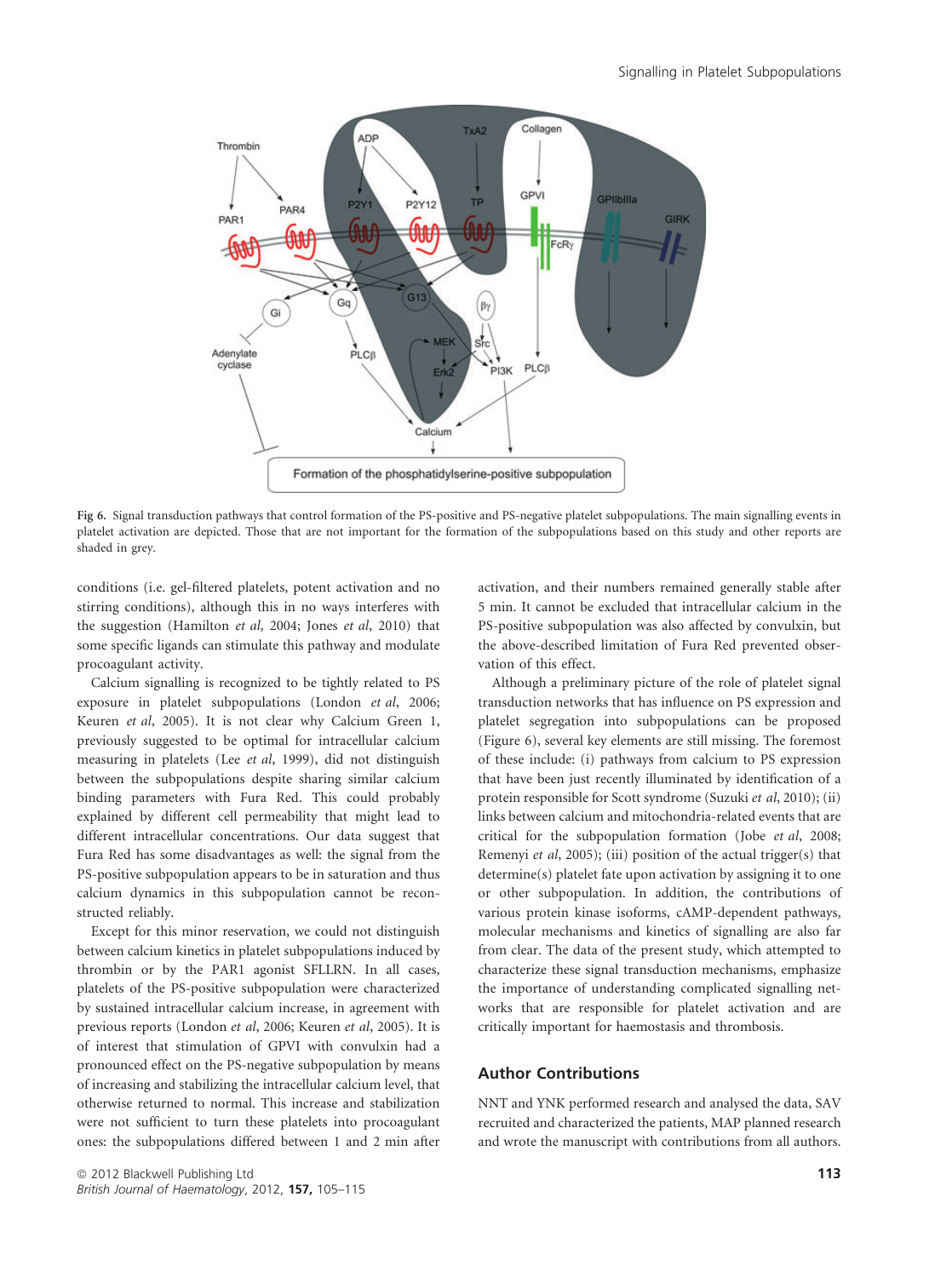## Conflict of Interest

The authors have no conflicts of interest.

## Acknowledgements

The authors are indebted to the Glanzmann thrombasthenia patient for her kind agreement to participate in the study. We thank Prof. A.V. Mazurov for his generous gift of Monafram®.

#### References

- Andersen, H., Greenberg, D.L., Fujikawa, K., Xu, W., Chung, D.W. & Davie, E.W. (1999) Proteaseactivated receptor 1 is the primary mediator of thrombin-stimulated platelet procoagulant activity. Proceedings of the National Academy of Sciences of the USA, 96, 11189–11193.
- Bucki, R., Janmey, P.A., Vegners, R., Giraud, F. & Sulpice, J.C. (2001) Involvement of phosphatidylinositol 4,5-bisphosphate in phosphatidylserine exposure in platelets: use of a permeant phosphoinositide-binding peptide. Biochemistry, 40, 15752–15761.
- Byzova, T.V., Vlasik, T.N. & Mazurov, A.V. (1994) Inhibition of platelet aggregation with monoclonal antibodies to the glycoprotein IIb-IIIa complex (in Russian). Biulleten' eksperimental'noi biologii i meditsiny, 118, 402–405.
- Dachary-Prigent, J., Freyssinet, J.M., Pasquet, J.M., Carron, J.C. & Nurden, A.T. (1993) Annexin V as a probe of aminophospholipid exposure and platelet membrane vesiculation: a flow cytometry study showing a role for free sulfhydryl groups. Blood, 81, 2554–2565.
- Dale, G.L. (2005) Coated-platelets: an emerging component of the procoagulant response. Journal of Thrombosis and Haemostasis, 3, 2185–2192.
- Dale, G.L., Friese, P., Batar, P., Hamilton, S.F., Reed, G.L., Jackson, K.W., Clemetson, K.J. & Alberio, L. (2002) Stimulated platelets use serotonin to enhance their retention of procoagulant proteins on the cell surface. Nature, 415, 175–179.
- Dicker, I.B., Pedicord, D.L., Seiffert, D.A., Jamieson, G.A. & Greco, N.J. (2001) Both the high affinity thrombin receptor (GPIb-IX-V) and GPIIb/IIIa are implicated in expression of thrombin-induced platelet procoagulant activity. Thrombosis and Haemostasis, 86, 1065–1069.
- Dorsam, R.T., Tuluc, M. & Kunapuli, S.P. (2004) Role of protease-activated and ADP receptor subtypes in thrombin generation on human platelets. Journal of Thrombosis and Haemostasis, 2, 804–812.
- Hamilton, S.F., Miller, M.W., Thompson, C.A. & Dale, G.L. (2004) Glycoprotein IIb/IIIa inhibitors increase COAT-platelet production in vitro. The Journal of Laboratory and Clinical Medicine, 143, 320–326.
- Harmon, J.T. & Jamieson, G.A. (1986) Platelet activation by alpha-thrombin is a receptor-mediated event. Annals of the New York Academy of Sciences, 485, 387–395.

Jackson, S.P. & Schoenwaelder, S.M. (2010) Procoagulant platelets: are they necrotic? Blood, 116, 2011–2018.

- Jobe, S.M., Wilson, K.M., Leo, L., Raimondi, A., Molkentin, J.D., Lentz, S.R. & Di, P.J. (2008) Critical role for the mitochondrial permeability transition pore and cyclophilin D in platelet activation and thrombosis. Blood, 111, 1257– 1265.
- Jones, M.L., Harper, M.T., Aitken, E.W., Williams, C.M. & Poole, A.W. (2010) RGD-ligand mimetic antagonists of integrin alphaIIbbeta3 paradoxically enhance GPVI-induced human platelet activation. Journal of Thrombosis and Haemostasis, 8, 567–576.
- Keuren, J.F., Wielders, S.J., Ulrichts, H., Hackeng, T., Heemskerk, J.W., Deckmyn, H., Bevers, E.M. & Lindhout, T. (2005) Synergistic effect of thrombin on collagen-induced platelet procoagulant activity is mediated through protease-activated receptor-1. Arteriosclerosis, Thrombosis, and Vascular Biology, 25, 1499–1505.
- Kotova, Y.N., Ataullakhanov, F.I. & Panteleev, M.A. (2008) Formation of coated platelets is regulated by the dense granule secretion of adenosine 5¢diphosphate acting via the P2Y12 receptor. Journal of Thrombosis and Haemostasis, 6, 1603– 1605.
- Kulkarni, S. & Jackson, S.P. (2004) Platelet factor XIII and calpain negatively regulate integrin alphaIIbbeta3 adhesive function and thrombus growth. The Journal of Biological Chemistry, 279, 30697–30706.
- Lee, S.K., Lee, J.Y., Lee, M.Y., Chung, S.M. & Chung, J.H. (1999) Advantages of calcium green-1 over other fluorescent dyes in measuring cytosolic calcium in platelets. Analytical Biochemistry, 273, 186–191.
- London, F.S., Marcinkiewicz, M. & Walsh, P.N. (2004) A subpopulation of platelets responds to thrombin- or SFLLRN-stimulation with binding sites for factor IXa. The Journal of Biological Chemistry, 279, 19854–19859.
- London, F.S., Marcinkiewicz, M. & Walsh, P.N. (2006) PAR-1-stimulated factor IXa binding to a small platelet subpopulation requires a pronounced and sustained increase of cytoplasmic calcium. Biochemistry, 45, 7289–7298.
- Mazurov, A.V., Pevzner, D.V., Khaspekova, S.G., Dudnik, O.A., Byzova, T.V., Vlasik, T.N., Bakharev, V.N., Pistsov, M.I., Staroverov, I.I. & Ruda, M.I. (2001) Inhibition of thrombocyte

We are grateful to Natalya V. Zakharova for reading the manuscript and valuable comments. The study was supported by the Russian Foundation for Basic Research grants 10-01- 91055, 11-04-00303, 11-04-12080, by the Russian Academy of Sciences Presidium Basic Research Program 'Molecular and Cellular Biology', and by the Russian Federation President Grant for Young Scientists MK-155.2010.4.

> aggregation by F(ab')2-fragments of monoclonal antibodies FraMon (CRC64) to glycoproteins IIb-IIIa(In Russian). Terapevticheskii Arkhiv.,73, 66–73.

- Mazurov, A.V., Pevzner, D.V., Antonova, O.A., Byzova, T.V., Khaspekova, S.G., Semenov, A.V., Vlasik, T.N., Samko, A.N., Staroverov, I.I. & Ruda, M.Y. (2002) Safety, inhibition of platelet aggregation and pharmacokinetics of Fab'2 fragments of the anti-glycoprotein IIb-IIIa monoclonal antibody FRaMon in high-risk coronary angioplasty. Platelets, 13, 465–477.
- Mazurov, A.V., Pevzner, D.V., Vlasik, T.N. & Ruda, M.I. (2004) Antiplatelet effects of glycoproteins IIb-IIIa antagonist monafram (in Russian). Rossiiskii Fiziologicheskii Zhurnal imeni I.M. Sechenova (Russian Journal of Physiology), 90, 586–599.
- van der Meijden, P.E., Schoenwaelder, S.M., Feijge, M.A., Cosemans, J.M., Munnix, I.C., Wetzker, R., Heller, R., Jackson, S.P. & Heemskerk, J.W. (2008) Dual P2Y 12 receptor signaling in thrombin-stimulated platelets – involvement of phosphoinositide 3-kinase beta but not gamma isoform in Ca2+ mobilization and procoagulant activity. The FEBS Journal, 275, 371–385.
- Munnix, I.C., Strehl, A., Kuijpers, M.J., Auger, J.M., van der Meijden, P.E., van Zandvoort, M.A., oude Egbrink, M.G., Nieswandt, B. & Heemskerk, J.W. (2005) The glycoprotein VI-phospholipase Cgamma2 signaling pathway controls thrombus formation induced by collagen and tissue factor in vitro and in vivo. Arteriosclerosis, Thrombosis, and Vascular Biology, 25, 2673–2678.
- Munnix, I.C., Cosemans, J.M., Auger, J.M. & Heemskerk, J.W. (2009) Platelet response heterogeneity in thrombus formation. Thrombosis and Haemostasis, 102, 1149–1156.
- Nieman, M.T. (2008) Protease-activated receptor 4 uses anionic residues to interact with alpha-thrombin in the absence or presence of protease-activated receptor 1. Biochemistry, 47, 13279–13286.
- Panteleev, M.A., Saenko, E.L., Ananyeva, N.M. & Ataullakhanov, F.I. (2004) Kinetics of Factor X activation by the membrane-bound complex of Factor IXa and Factor VIIIa. The Biochemical Journal, 381, 779–794.
- Panteleev, M.A., Ananyeva, N.M., Greco, N.J., Ataullakhanov, F.I. & Saenko, E.L. (2005) Two subpopulations of thrombin-activated platelets differ in their binding of the components of the